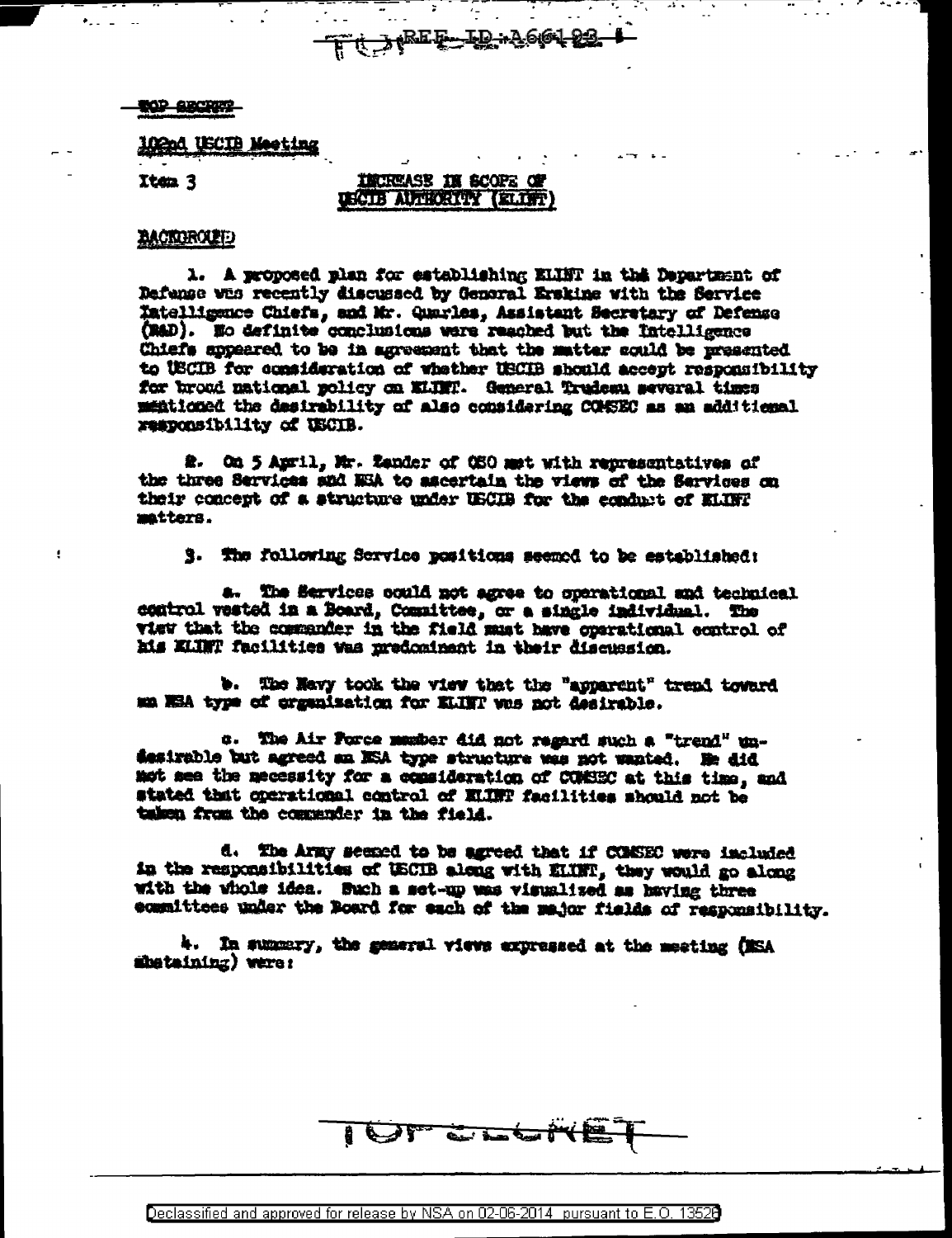#### TOP BECRET

a. Establish under USCIB an Executive Committee for each major field - COMINT and ELINT. The ELINT committee could have intelligence and communications representation. The ELIET committee would formulate broad policy for KLINT including foreign liaison matters, establish requirements for ELINT, and guide a JEAG type crganization for processing KLINT material.

**REF ID: A66193** 

**TOPSELR** 

b. Leave to the field commander responsibility for collection and local processing of ELINT data.

5. It was learned on 6 April that General Trudeau agreed that the COMSEC aspects need not be considered by USCIB at this time.

## CURRENT CONSIDERATION

6. The paper submitted by General Erskine (USCIB  $9.4/1$ ) proposes that:

a. USCIB consider the desirability, in principle, of extending its responsibilities to the field of Electronics Intelligence.

b. If an affirmative decision is made, USCIB authorize General Erskins to undertake, in collaboration with other members as necessary, to draft a revision of pertinent sections of NSCID No. 9 to be submitted for approval to the Board, for consideration by the Special Committee of the NSC, and for action by the NSC.

7. NSA considers this proposal (6a) constructive as far as it goes. It does not go far enough in that it does not meet the Director. XSA's minimum requirement that unified operational and technical control of KLINT collection and processing be established under a Director who would have authority paralleling that of Director. ESA.

6. With respect to that part of the proposal (6b) calling for a revision of pertinent sections of MSCID No. 9, MSA must exercise great caution. We feel that USCIB's responsibilities can be extended to include ELINT without an actual revision of MSCID No. 9. This sould be accomplished by means of an addendum to MSCID No. 9, for example.

9. The danger in agreeing to a general revision of NSCID No. 9 lies in the fact that sections affecting the unified organization and control of the U.S. COMINT effort may suffer. This is a grave national responsibility assigned to the Director, NSA, and should not be vitiated.

ER TRET

10. We can agree to a ravision of pertinent sections of MSCID No. 9 provided adsquate assurance is given in advance that the uniquely COMBIT sections of the Directive would not be altered.